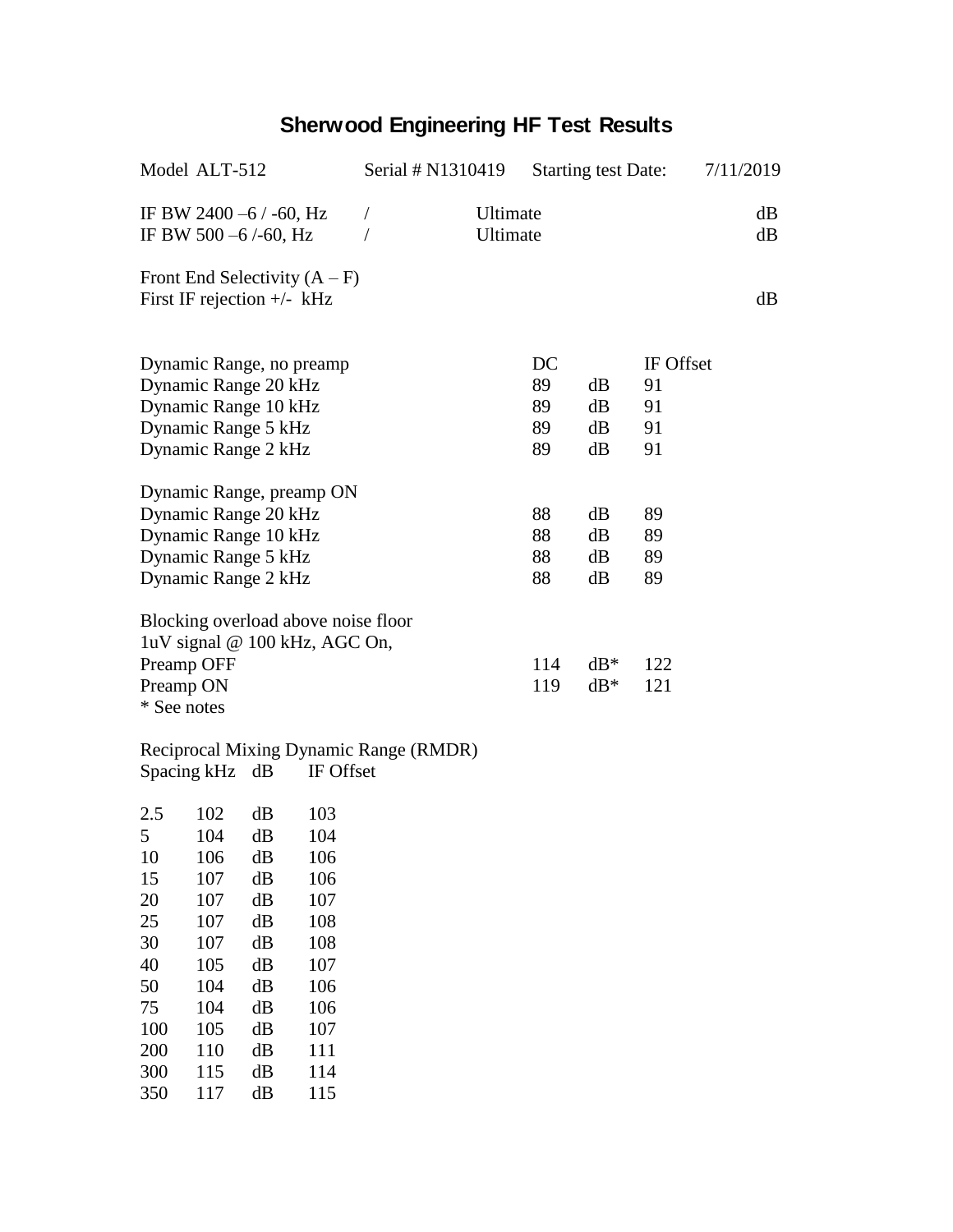| Phase noise (normalized) at 2.5 kHz spacing:                                                 |        | $-129$ | dBc/Hz    |                        |
|----------------------------------------------------------------------------------------------|--------|--------|-----------|------------------------|
| Phase noise (normalized) at 5 kHz spacing:                                                   |        | $-131$ | dBc/Hz    |                        |
| Phase noise (normalized) at 10 kHz spacing:                                                  |        | $-133$ | dBc/Hz    |                        |
| Phase noise (normalized) at 20 kHz spacing:                                                  |        | $-134$ | dBc/Hz    |                        |
| Phase noise (normalized) at 30 kHz spacing:                                                  |        | $-134$ | dBc/Hz    |                        |
| Phase noise (normalized) at 40 kHz spacing:                                                  |        | $-132$ | dBc/Hz    |                        |
| Phase noise (normalized) at 50 kHz spacing:                                                  |        | $-131$ | dBc/Hz    |                        |
| Phase noise (normalized) at 75 kHz spacing:                                                  |        | $-131$ | dBc/Hz    |                        |
| Phase noise (normalized) at 100 kHz spacing:                                                 |        | $-132$ | dBc/Hz    |                        |
| Phase noise (normalized) at 200 kHz spacing:                                                 |        | $-137$ | dBc/Hz    |                        |
| Phase noise (normalized) at 300 kHz spacing:                                                 |        | $-142$ | dBc/Hz    |                        |
| Phase noise (normalized) at 350 kHz spacing:                                                 |        | $-144$ | dBc/Hz    |                        |
| Noise floor, SSB bandwidth 14 MHz, no preamp                                                 |        |        |           | dBm                    |
| Noise floor, SSB bandwidth 14 MHz, Preamp 1 On                                               |        |        |           | dBm                    |
| Noise floor, SSB bandwidth 14 MHz, Preamp 2 On                                               |        |        |           | dBm                    |
| Sensitivity SSB at 14 MHz, no preamp                                                         |        |        |           | uV                     |
| Sensitivity SSB at 14 MHz, Preamp 1 On                                                       |        |        |           | $\mathbf{u}\mathbf{V}$ |
| Sensitivity SSB at 14 MHz, Preamp 2 On                                                       |        |        |           | $\mathbf{u}\mathbf{V}$ |
|                                                                                              | DC     |        | IF Offset |                        |
| Noise floor, 500 Hz, 14.2 MHz, no preamp                                                     | $-115$ | dBm    | $-120$    |                        |
| Noise floor, 500 Hz, 14.2 MHz, Preamp 1 On                                                   | $-133$ | dBm    | $-136$    |                        |
| Noise floor, SSB, 50.125 MHz, no preamp                                                      |        |        |           | dBm                    |
| Noise floor, SSB, 50.125 MHz, Preamp 1                                                       |        |        |           | dBm                    |
| Noise floor, SSB, 50.125 MHz, Preamp 2                                                       |        |        |           | dBm                    |
| Sensitivity, SSB, 50.125 MHz, no preamp                                                      |        |        |           | uV                     |
| Sensitivity, SSB, 50.125 MHz, Preamp 1                                                       |        |        |           | uV                     |
| Sensitivity, SSB, 50.125 MHz, Preamp 2                                                       |        |        |           | uV                     |
|                                                                                              |        |        |           |                        |
| Noise floor, 500 Hz, 50.125 MHz, no preamp                                                   |        |        |           | dBm                    |
| Noise floor, 500 Hz, 50.125 MHz, Preamp 1 On<br>Noise floor, 500 Hz, 50.125 MHz, Preamp 2 On |        |        |           | dBm                    |
|                                                                                              |        |        |           | dBm                    |